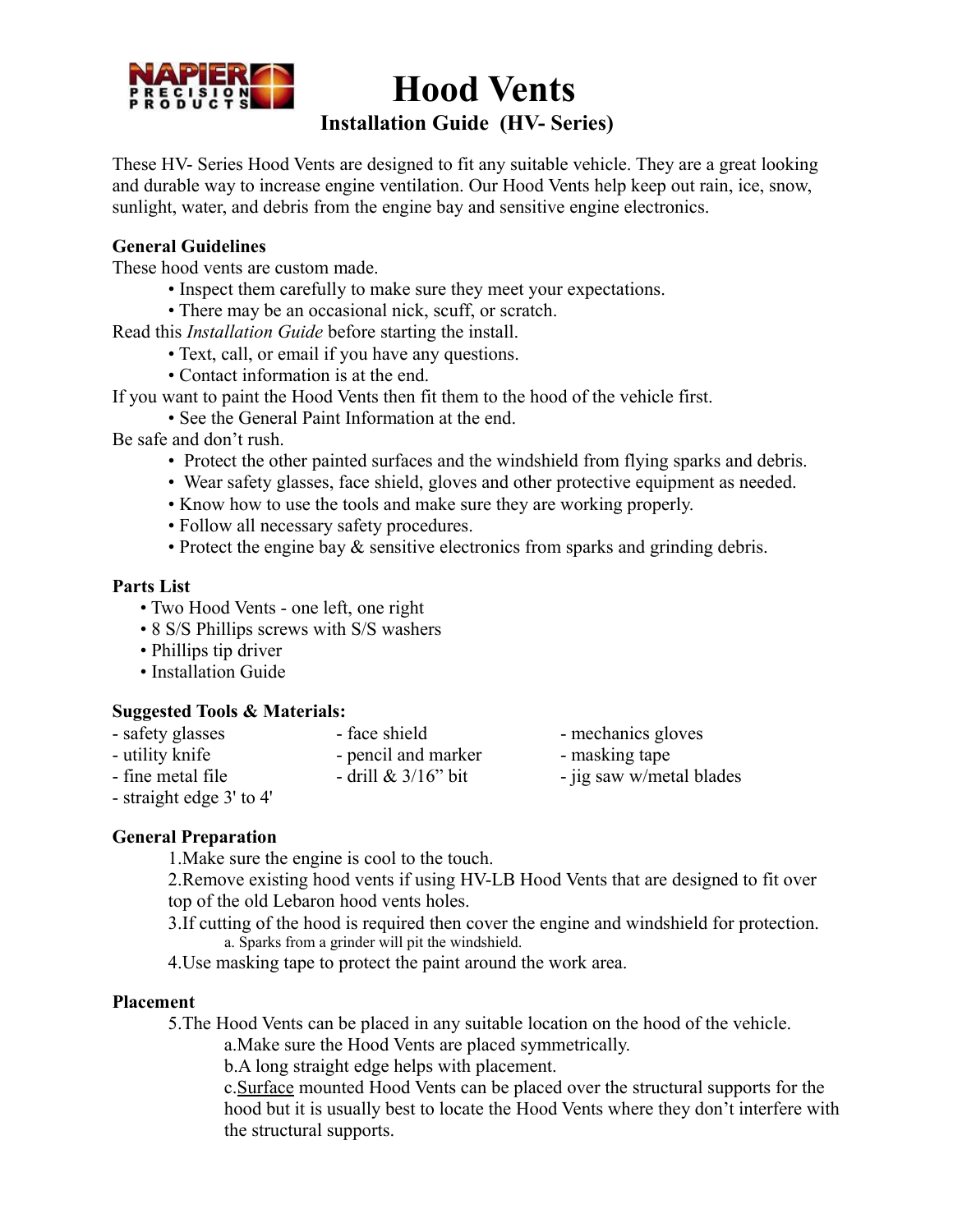6.Position the first Hood Vent exactly where it will go.

a.Put masking tape on the hood in the areas where the Hood Vents will be installed. This protects the hood and provides a clean surface for marking. b.Use the center line and edges of the hood as references.

i.Measure from the corners of the Hood Vent to key locations on the hood.

(1)A long straight edge may be useful for locating the Hood Vents.

ii.Use those dimensions to place the second Hood Vent.

iii.Confirm the Hood Vents are visually correct.

iv.Outline both positions with a pencil or marker.

# **Cut Vent Holes**

7.Cut two vent holes in the hood of the vehicle.

a.Make sure the engine bay is cool and protected from cutting blades, sparks, and flying chips of hot metal.

b.Use the Hood Vent location outlined above.

i.Use a straight edge and mark the approximate 1 1/2" inside of the outline of each Hood Vent.

ii.Confirm that the Hood Vents properly cover each hole, are still perfectly placed, and there is enough sheet metal for the screws to contact.

iii.Carefully cut each hole with a jig saw or similar fine blade cutting tool.

(1)Don't cut through the structural supports for the hood.

c.Use a metal file to take off the sharp edges.

d.Prime & Paint the cut edges to prevent rust.

# **Install Hood Vents**

8.Reposition Hood Vents based on previous outline.

a.Confirm that the placement is correct and looks right.

b.Mark the screw holes with a pencil or marker.

9.Mount first Hood Vent (use 3/16" drill bit)

a.Drill only one 3/16" hole in the sheet metal for the first screw.

i.Loosely insert screw & washer

ii.Adjust position as needed

b.Drill second 3/16" hole in opposite corner of Hood Vent

i.Loosely insert screw & washer

c.Confirm placement and adjust as needed

d.Drill remaining 3/16" holes and insert screws & washers. Snug all screws.

10.Mount Second Hood Vent

a.Double check all dimensions used to perfectly locate second hood vent

b.Follow same steps as above to mount second Hood Vent

11.Remove protection from engine bay & tape from hood.

12.If desired, Hood Vents can now be removed and painted.

Enjoy the look and improved ventilation with the new Hood Vents!

Note: Do not use Acetone or similar solvent based cleaners. Acetone will dissolve ABS plastic.

Technical Assistance:  $\langle$ idougn@napierprecisionproducts.com> 502-727-8348 9:00am - 5:00pm Eastern Time www.napierprecisionproducts.com